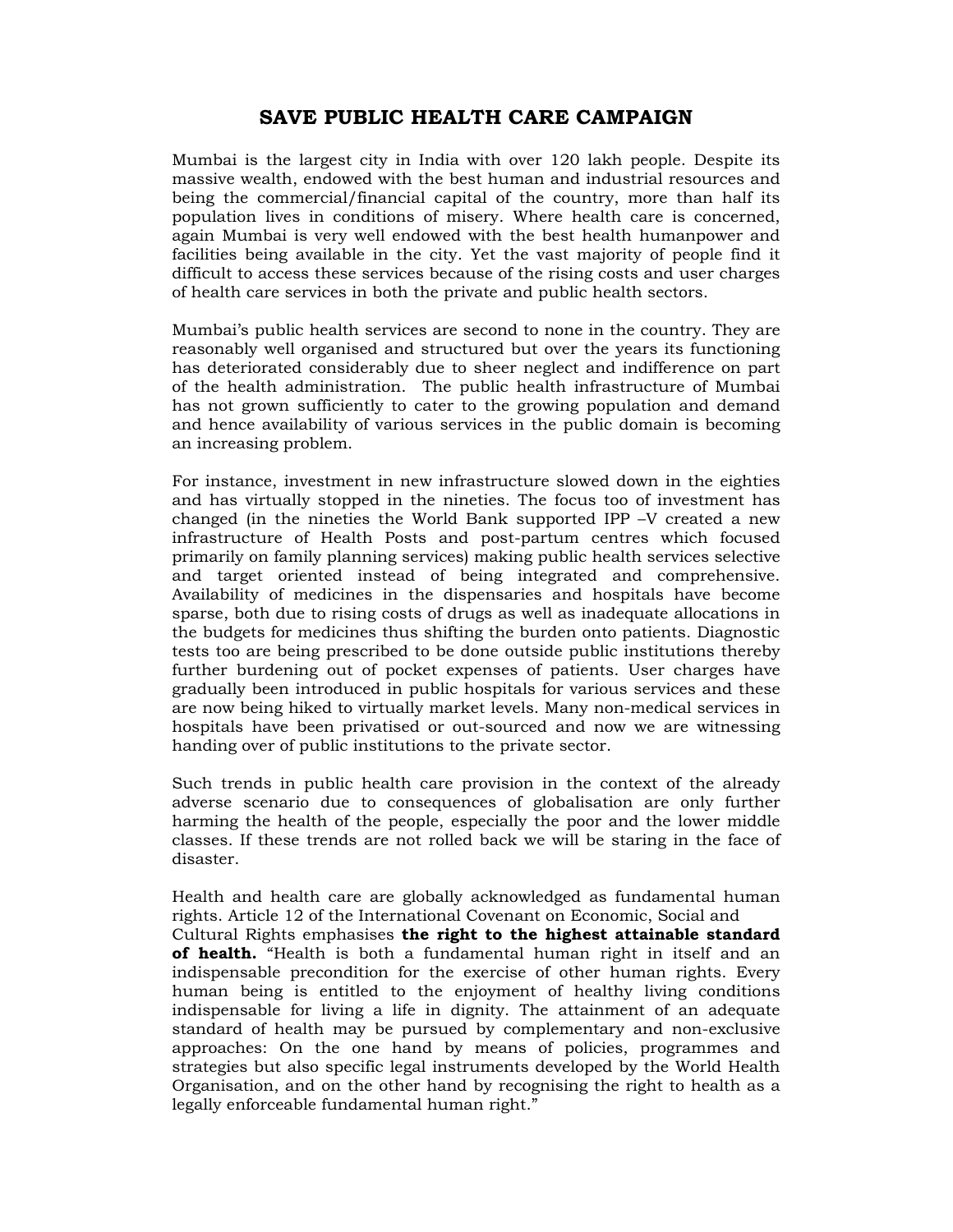Also Article 25 (1) of the Universal Declaration of Human Rights affirms that "everyone has a right to a standard of living adequate for the health of himself and his family, including food, clothing, housing, and medical care and necessary social services...". Thus it is time that health as a human right gets recognised and established and for this state agencies and public institutions have a critical role to play.

The **Save Public Health Care (SPHC) Campaign** asserts the right to health and health care and demands from the state government and the Brihan-Mumbai Municipal Corporation (BMC) this right on behalf of the citizens of Mumbai and Maharashtra. We demand that:

- All user charges for services in dispensaries and hospitals be removed and instead voluntary payments through donations, services etc.. promoted and encouraged
- All dispensaries must be strengthened by raising its medicine and maintenance budgets and the BMC must honour its own commitment of one dispensary per 50,000 population
- Referral systems must be put in place to rationalise hospital services and strengthen dispensary-hospital linkages
- Budgetary allocations for non-salary components like medicines, equipment, diagnostic materials, linen, maintenance, medical records and information systems, etc.. must be substantially increased to improve efficiency, efficacy and patient satisfaction
- Instead of user charges the BMC must look at other innovative ways of raising resources where the payments are in direct proportion to earnings and wealth, for example health cess on private vehicles, health cess on polluting industries, and health tax on health degrading products like cigarettes, guthka, panmasala, alcohol, and levying a health tax (like profession tax) on the organised sector employees and employers…
- All initiatives of privatisation must be rolled back and instead the private sector must be regulated and organised under a system of public-private mix so that private health services also become part of the public domain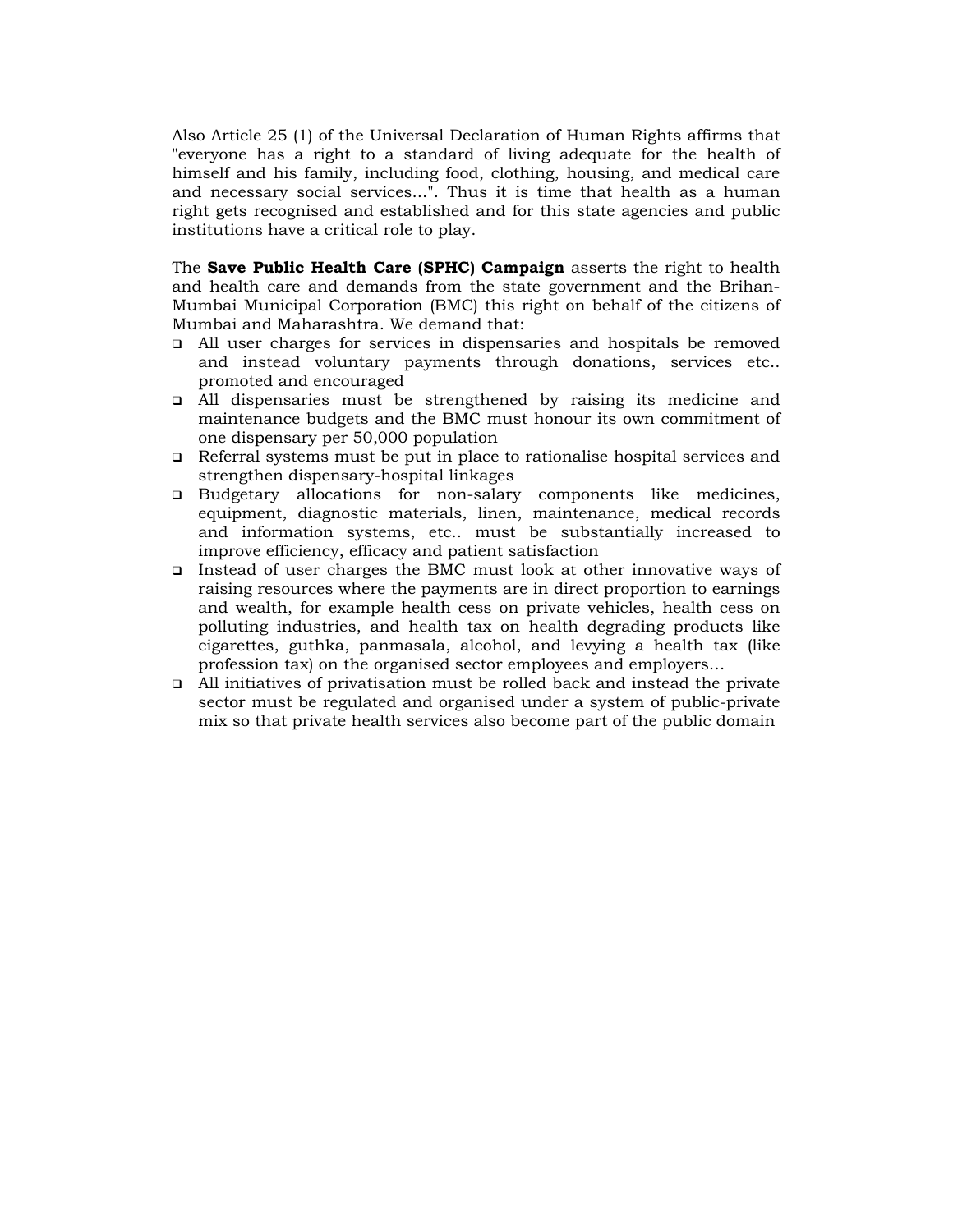## **ANNEXURE**

|                             | <b>MUMBAI</b> |       |             | Rest of MAHARASHTRA |                  |
|-----------------------------|---------------|-------|-------------|---------------------|------------------|
|                             | BMC           | GOVT. | Private $@$ | Public              | Private $\omega$ |
| Hospitals & Nursing Homes   | 51            | 29    | $1416*$     | 532                 | 2583             |
| Per 100,000 persons         | 0.44          | 0.25  | 12.31       | 0.63                | 3.10             |
| Hospital and NH Beds        | 11,700        | 9,000 | 23,202*     | 70852               | 20700            |
| Per 100,000 persons         | 101.74        | 78.26 | 201.76      | 84.85               | 24.79            |
| Dispensaries and Clinics    | 185           | 50    | 20,000      | 831                 | 7312             |
| Per 100,000 persons         | 1.61          | 0.43  | 173.91      | 0.99                | 8.76             |
| Health Posts and PHCs       | 176           | --    | --          | 1752                |                  |
| Per 100,000 persons         | 1.53          |       |             | only phc 3.07       |                  |
| Utilisation (in lakhs) OPDs | 135           | 27    | 650         | 670                 | 2680             |
| Inpatients                  | 14            | 8     | 15          | 26                  | 21               |
| Bed-days per inpatient      | 3.5           | 4.1   | 5.6         | 5.7                 | 6.5              |
| Expenditure (Rs. Crores)    | 500           | 220   | 2500        | 1100                | 4480             |
| Per Capita (Rupees)         | 435           | 191   | 2170        | 132                 | 536              |

Source: Maharashtra Govt. and BMC Annual Reports and Budgets

\*CEHAT survey and BMC records; for private beds the data was available only from about half the number of hospitals so the actual number of beds will be even higher

 $(a)$  private sector data estimates based on micro studies and NSS  $52<sup>nd</sup>$  Round

Maharashtra public health facility data from Health Information India 1997

Population base used for calculations is 115 lakhs for Mumbai and 835 for rest of Maharashtra

It is evident from the above table that the private health sector overshadows public health services in numbers, atleast in OPD care. In inpatient care still about 57% of the cases are treated in public institutions. In Mumbai the BMC is the main public provider of health services. The state government services for the general public in Mumbai is confined to the JJ Group of Hospitals, St George, Cama and GT (the one the government wants to privatise) which together have about 3000 beds. The rest of the government facilities (central and state) in Mumbai are for specific population groups like railway employees, ESIS insured employees, defense services employees, government employees, Port Trust employees, Atomic Energy employees etc.. In terms of cost of health care over four-fifths is estimated to be borne out-of-pocket of households. Overall in Maharashtra too the private health sector is quite dominant and public health quite inadequate.

|                                                                                                  | 1974           | 1979   | 1985   | 1989   | 1994 | 1998    |
|--------------------------------------------------------------------------------------------------|----------------|--------|--------|--------|------|---------|
| Teaching Hospitals                                                                               | 3              | 3      | 3      | 3      | 3    | 3       |
| Expd.Rs. Lakhs<br>□                                                                              |                |        |        | 4172   | 7792 | 17500   |
| General Hospitals                                                                                | $\overline{7}$ | 11     | 13     | 13     | 15   | 15      |
| <b>Beds</b><br>□                                                                                 | 1328           | 2362   | 2851   | 3294   |      | 4000    |
| Inpatients<br>□                                                                                  | 523169         | 963129 | 945990 | 790579 |      | 1000000 |
| Per bed inptnts.<br>□                                                                            | 394            | 408    | 332    | 240    |      | 250     |
| OPDs (lakhs)<br>$\Box$                                                                           |                | 56     | 34     | 50     |      | 35      |
| Expnd.Rs.lakhs<br>$\Box$                                                                         | 167            | 651    | 1362   | 2094   |      | 6470    |
| Exp. Per bed Rs<br>□                                                                             | 12575          | 27561  | 47773  | 63570  |      | 161750  |
| Special Hospitals                                                                                | 5              | 5      | 5      | 5      | 5    | 5       |
| <b>Maternity Homes</b>                                                                           | 27             | 25     | 28     | 25     | 25   | 27      |
| Dispensaries                                                                                     | 107            | 148    | 148    | 150    | 159  | 185     |
| Cases (lakhs)<br>◻                                                                               | 123.32         | 158.88 | 40.94  | 39.73  |      | 40.00   |
| Cases per disp.<br>□                                                                             | 115252         | 107351 | 27662  | 26487  |      | 21622   |
| Expnd.Rs.lakhs<br>□                                                                              |                |        | 294.73 | 338.09 |      | 1350.00 |
| Exp.Per case Rs<br>□                                                                             |                |        | 7.20   | 8.51   |      | 33.75   |
| <b>Health Posts</b>                                                                              |                |        |        |        | 176  | 176     |
| Source: Annual Reports of Executive Health Officer upto 1989; Know Your Wards, respective years; |                |        |        |        |      |         |

**Table 2: Growth of BMC Health Services 1974-1998** 

BMC Budget A, Part II, various years.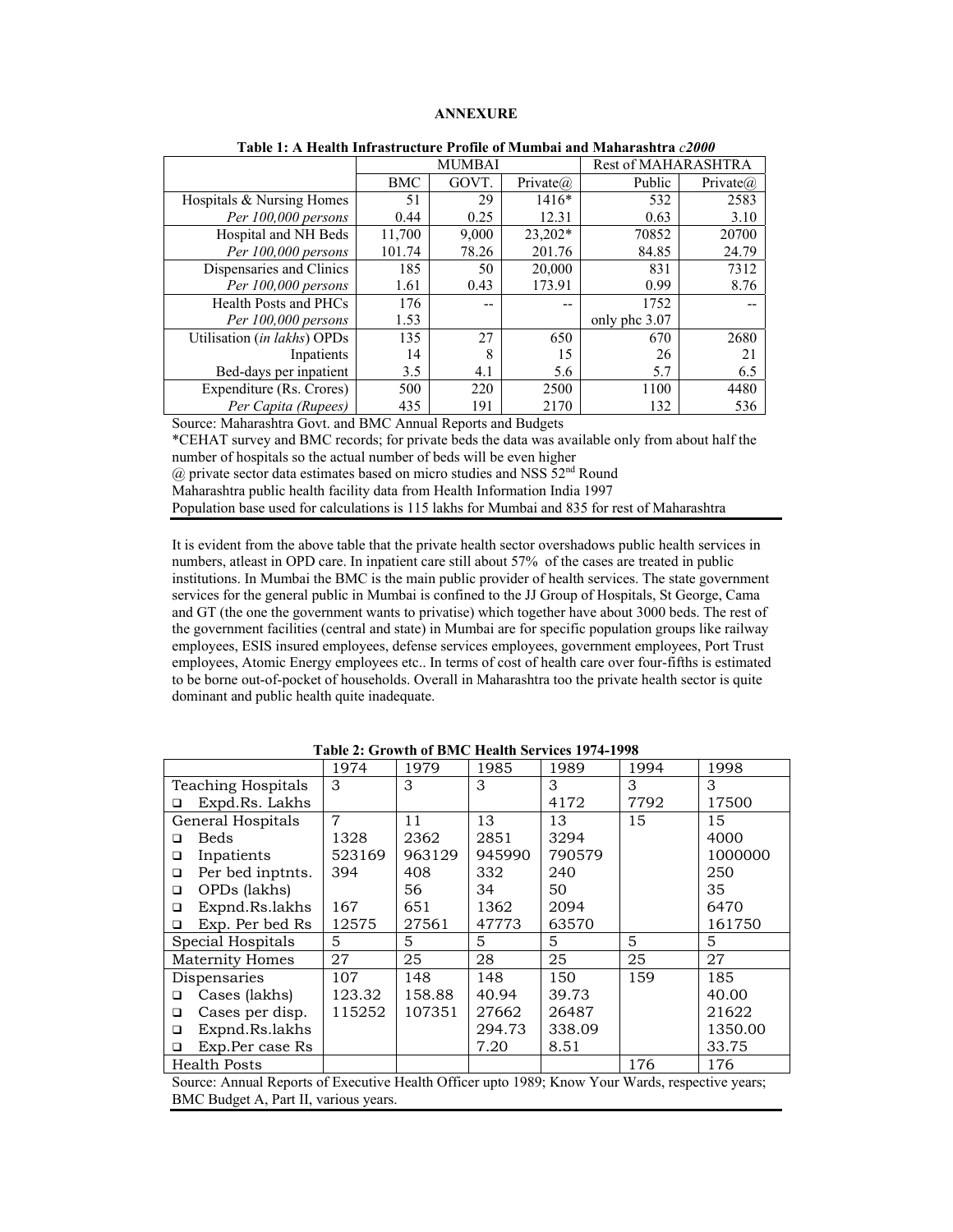Table 2 gives a profile over a period of time and it reveals interesting facts. It shows that growth of health care facilities was rapid in the seventies, slowed down in the eighties and has remained stagnant in the nineties. What adds to the intrigue is that during the eighties the utilisation of the health care facilities both OPD and inpatient began to decline not only as a ratio but even in actual numbers. The worst declines are seen in dispensary utilisation where the per dispensary cases attended in a year declined from over 115,000 per year in 1974 to a mere 21,622 in 1998, that is from an average daily attendance of 436 to a mere 82. This shows that public health facilities got transformed from being overcrowded to underutilised. The data available does not indicate the reasons but anecdotal accounts, visits to facilities and survey data show that public health facilities are increasingly underprovided in terms of medicines, diagnostic materials, maintenance costs etc., while salaries have increased keeping pace with inflation. Thus the increased budgets are partly due to inflationary costs and partly due to increased salary levels but service provisions have declined drastically reducing efficiency, efficacy and availability. To make this situation worse user charges have been introduced.

| Tavie 9. HEALTH CARE I ROFILE OF MOMDAI CITT - 1220                            |        |        |          |         |            |
|--------------------------------------------------------------------------------|--------|--------|----------|---------|------------|
|                                                                                | BMC    | Govt.  | Private* | Total   | Population |
|                                                                                |        |        |          |         | per unit   |
| 1. Hospitals, Maternity & Nursing Homes                                        | -51    | 29     | 1416     | 1496    | 7350       |
|                                                                                | (3.4)  | (2.0)  | (94.6)   | (100)   |            |
| 2. Hospital Beds                                                               | 11700  | 9000   | 23202    | 43902   | 250        |
|                                                                                | (27)   | (20)   | (53)     | (100)   |            |
| 3. Dispensaries and Clinics                                                    | 185    | 50     | 20000    | 20235   | 545        |
|                                                                                | (0.91) | (0.25) | (98.84)  | (100)   |            |
| 4. Expenditure Rs. Crores                                                      | 380.8  | 160.0  | 2500     | 3040.80 | Rs. 2765   |
|                                                                                | (12.5) | (5.3)  | (82.2)   | (100)   | percapita  |
| Source: Same as Table 1. Figures in parentheses are percentages across sectors |        |        |          |         |            |

**Table 3: HEALTH CARE PROFILE OF MUMBAI CITY - 1998** 

Table 3 data is similar to Table 1 but with percent distribution across sectors and population ratios for all health care facilities. This table only highlights that the overall health infrastructure is more than adequate but since most of it is in the private sector which operates without any regulation whatsoever its affordability becomes a major concern. There is an urgent need to regulate the private health sector and the best would be to bring it under a public-private mix which is the best solution for providing universal access to health care and assure people the right to health and health care. This is the experience of all countries which provide universal access to their citizens.

|                         | Number | <b>Beds</b> | <b>OPD</b>    | Inpatient | Expenditure |
|-------------------------|--------|-------------|---------------|-----------|-------------|
|                         |        |             | In Lakhs      | In Lakhs  | Rs. Crores  |
| Teaching Hospitals and  | 3      | 4500        | 20            | 10        | 175.0       |
| <b>Medical Colleges</b> |        |             |               |           |             |
| Special Hospitals       |        | 2200        |               |           | 11.0        |
| General Hospitals       | 15     | 4000        | 35            | 10        | 64.7        |
| Maternity Homes         | 27     | 1000        | $6.2$ anc/pnc | 3.6       | 17.3        |
| Postpartum centres      | 30     |             |               |           | 1.4         |
| Dispensaries            | 185    |             | 40            |           | 13.5        |
| <b>Health Posts</b>     | 176    |             | 7.9 immun.    |           | 14.8        |
|                         |        |             | 26 home       |           |             |
|                         |        |             | visits        |           |             |
| Source: Same as table 1 |        |             |               |           |             |

## **Table 4: BMC Health Services, 1998**

Source: Same as table 1